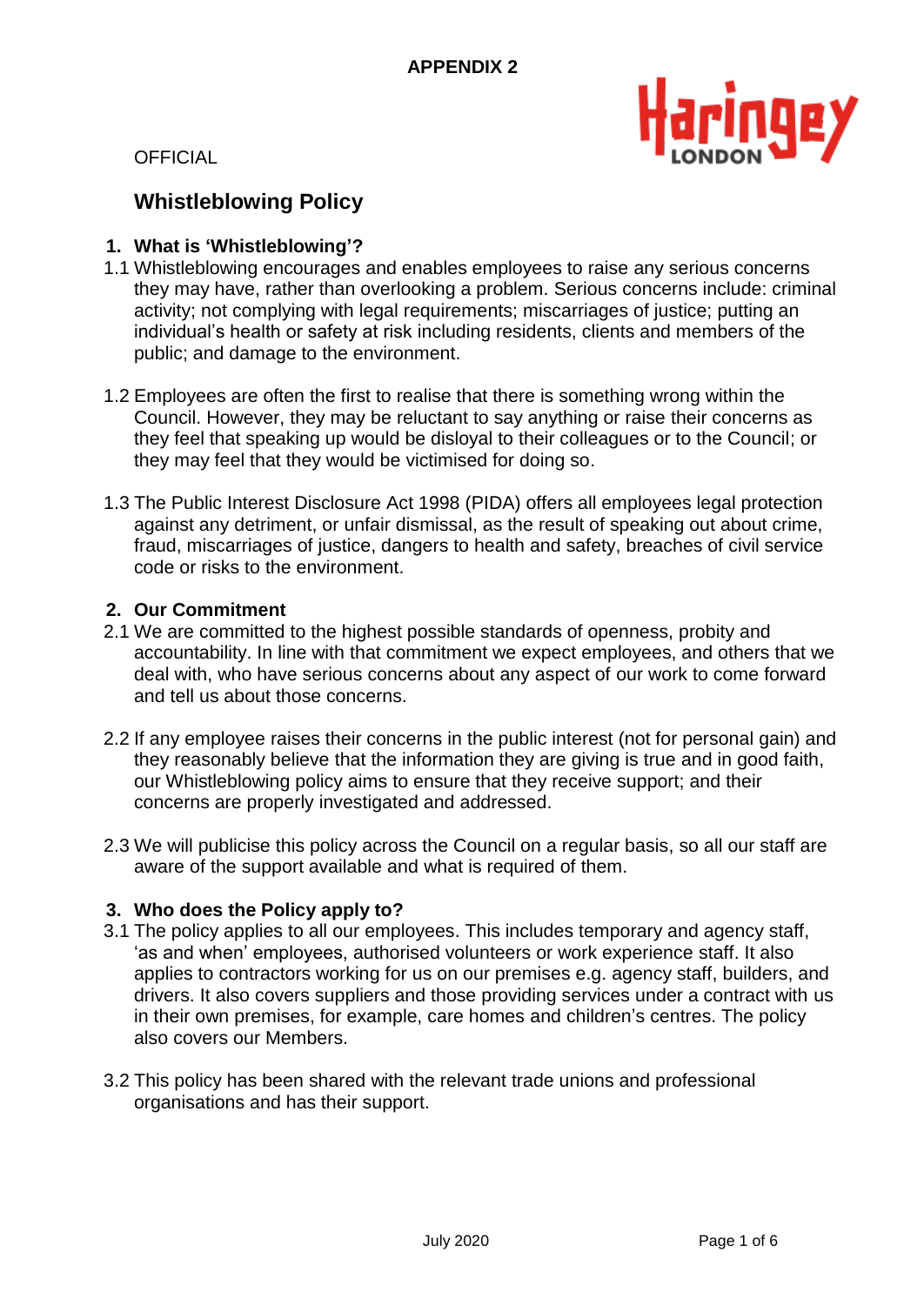

# **4. Our aims**

- To encourage everyone to feel confident in raising concerns; and to act upon their concerns about potential wrongdoing;
- To provide ways for all staff to raise concerns in confidence and receive appropriate feedback on any action taken;
- To ensure that staff receive a response to their concerns; and that staff are aware of how to pursue them if they are not satisfied; and
- To reassure everyone they will be protected from possible reprisals, or victimisation, if they have a reasonable belief that they have made a disclosure, which is in the public interest.

# **5. How to raise a concern**

- 5.1 As a first step, any concerns should normally be raised with your immediate supervisor/manager. However, if the concern is serious, relates to a sensitive matter, or your line manager may be involved, you should approach a senior manager, or Assistant Director/Director within your service area.
- 5.2 Our Financial Regulations state that the Head of Audit and Risk Management should be told of any concerns that relate to financial or accounting irregularities or suspected irregularities. This policy allows the opportunity to raise your concerns about any financial matters directly to the Head of Audit and Risk Management.
- 5.3 If your concern is not about financial issues, you may also raise it with the Assistant Director for Human Resources; or the Assistant Director of Corporate Governance (the Council's Monitoring Officer).
- 5.4 PIDA encourages staff to approach their employer in the first instance: this way you are legally protected; and any subsequent disclosure of the same information you make externally will be protected. However, the government advises that if you felt that your employer would cover your concerns up, or would treat you unfairly, or they have not resolved the issue when they have been told about it previously; you can make a referral to a 'prescribed person' and some examples of these are listed at the end of this policy.
- 5.5 Alternatively, you could ask your Trade Union to raise the matter on your behalf; or seek advice from your professional organisation, if you are a member of one.
- 5.6 Other procedures are available, for example the Grievance procedure which relates to complaints about your own employment. This policy also does not replace other corporate complaints procedures, which are for public use.

## **6. How we will respond to concerns raised under this policy**

- 6.1 We will aim to review your concerns and complete any investigations required as quickly as possible. It is not possible to say how every concern will be treated but as a general guide, within ten working days of the concern being raised, we will:
	- Assess the complaint and identify the most effective process to use to investigate the allegations raised;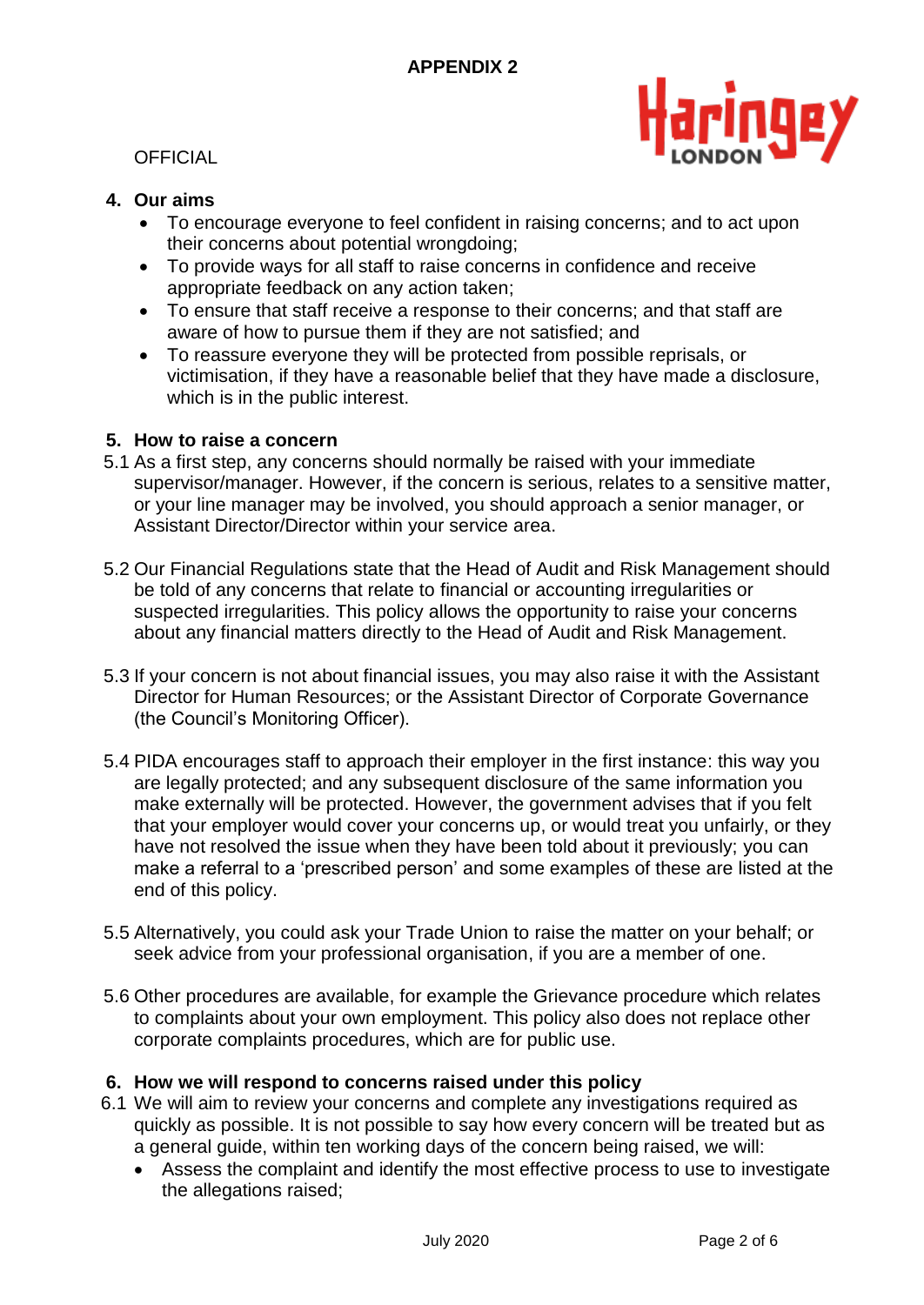

- Notify the Head of Audit and Risk Management that a concern has been raised to ensure it is recorded properly in accordance with this policy;
- Write to the person raising the concern (as long as the concern has not been raised anonymously) to acknowledge their complaint and indicate how the matter raised will be dealt with;
- Indicate a likely timescale to complete the investigation; and
- Provide individuals with information on staff support mechanisms that are available.

# **7. Confidentiality – Protection for Whistleblowers**

- 7.1 We want to protect anyone who raises a concern; including keeping their identity confidential if this is what the employee wants. All concerns will be treated in confidence and we will make every effort not to reveal people's identity, but please consider that we may need to provide a witness statement if the matter is subject to a disciplinary process, or referred to the police.
- 7.2 This policy encourages you to put your name to your concern whenever possible. Please note that:
	- Staff must believe the disclosure of information is in the public interest;
	- Staff must believe it to be true;
	- Staff must **not** act maliciously; or knowingly make false allegations; and
	- Staff must **not** seek any personal gain.

## **8. Safeguards and Victimisation**

- 8.1 We recognise that the decision to report a concern can be a difficult one to make. If what you are saying is true, or you believe it to be true, you should have nothing to fear as you will be acting in the best interests of the Council and everyone we provide a service to.
- 8.2 We will not tolerate any harassment or victimisation (including informal pressures); and we will take appropriate action, including disciplinary procedures, to protect you when you raise a concern which is in the public interest.
- 8.3 If you make an allegation, which you think is genuine but is not proven, no action will be taken against you. However, where there is clear evidence that you have made a malicious allegation then action may be taken against you under the Disciplinary procedure.
- 8.4 We want to encourage our staff to put their name to their concerns so we can investigate them properly. However, some people may wish to remain anonymous. In these circumstances, we will still consider concerns raised, taking into account the seriousness of the issues raised and the credibility of the concern, but our ability to take the matter further may be restricted if anonymity needs to be maintained.

## **9. Monitoring**

9.1 The Assistant Director of Corporate Governance (the Council's Monitoring Officer), is responsible for the maintenance and operation of this policy. The Head of Audit and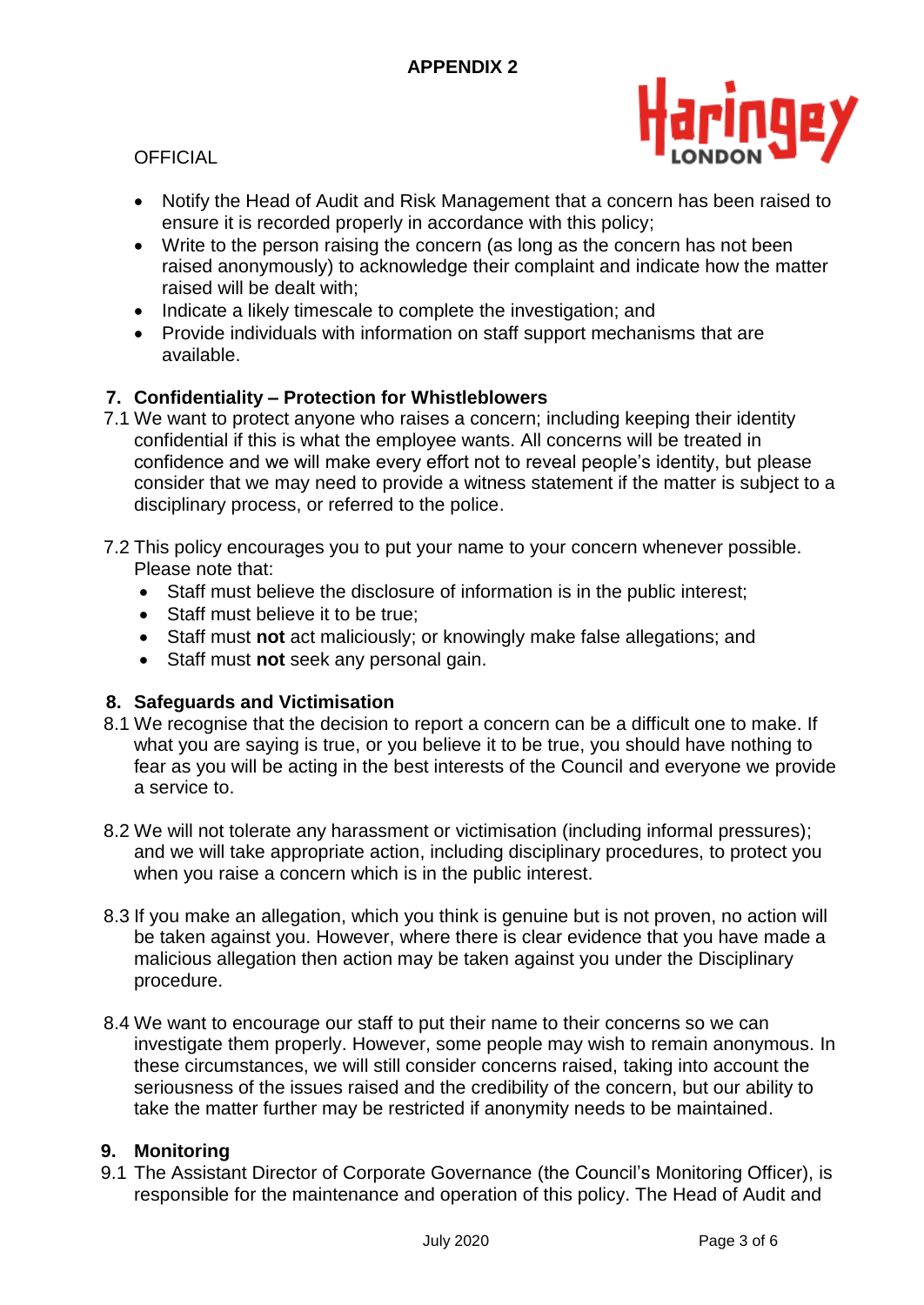

Risk Management will maintain a record of concerns raised and the outcomes (but in a form which does not breach your confidentiality) and will report as necessary to the Council.

9.2 The Assistant Director of Corporate Governance and Head of Audit and Risk Management will liaise with the Assistant Director of Human Resources when the policy is subject to review in order to ensure all relevant employment requirements are taken into account.

# **WHISTLEBLOWING - GUIDANCE NOTES FOR MANAGERS**

When staff suspect or discover something is wrong, they are encouraged to report this to their manager. This gives managers the chance to correct any potential or actual malpractice before the issue escalates. Please note that if there are allegations of potential fraud, or financial irregularity, then these must be reported to the Head of Audit and Risk Management in line with the Council's Financial Regulations.

Victimising or deterring staff from raising legitimate concerns is a serious disciplinary offence. Whistleblowers are also afforded protection under the Public Interest Disclosure Act. Therefore, managers must ensure that anyone who makes a complaint have confidence that it is going to be properly investigated and addressed; and they will suffer no detriment as a result of speaking out.

Managers must respect the confidentiality of any staff raising concerns if they (the staff) want this. However, managers should advise staff that during the investigation the source of the information may need to be revealed and the individual may be required to provide a statement, or appear as a witness in any disciplinary or police investigation. You should advise the employee that they will be supported in these processes, if required. You should also advise the employee of any other support processes that are available to them.

In all cases where an employee uses the Council's Whistleblowing policy to raise their concerns, the person receiving the concern must notify the Head of Audit and Risk Management. They are the Council's nominated officer for recording any Whistleblowing referrals and are required to maintain a log, which ensures confidentiality, and provide periodic information on the use of the Whistleblowing policy.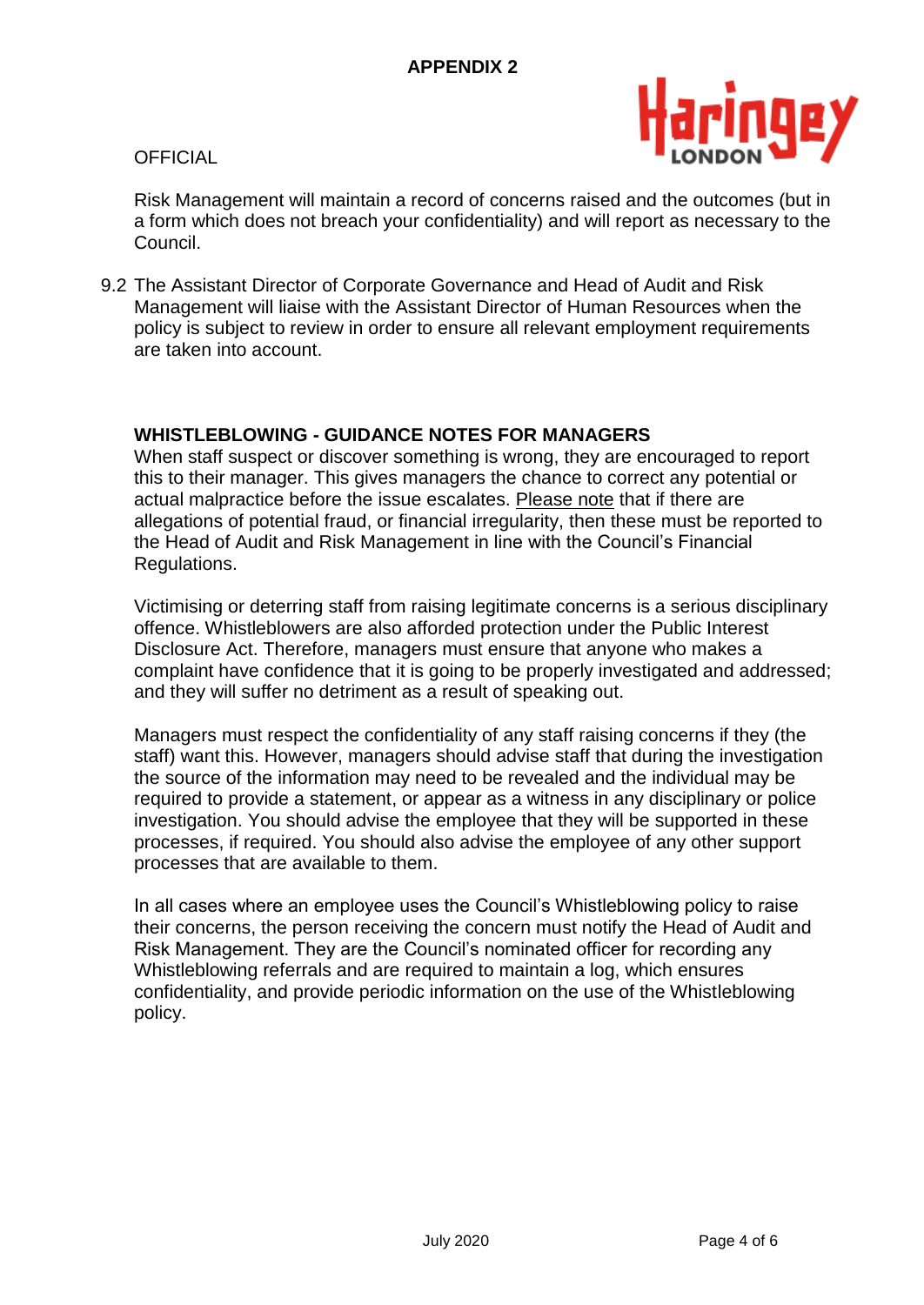

## **Investigating Referrals**

Managers need to review an employee's concerns raised under the Whistleblowing Policy and complete any investigations required as quickly as possible. As a general guide, within ten working days of the concern being raised, the manager should:

- Formally acknowledge the concern to the employee, or their Trade Union/ professional organisation;
- Undertake an initial review of the concerns (or refer the matter to the Head of Audit and Risk Management where fraud is alleged);
- Appoint an independent and impartial manager to undertake an investigation;
- Agree a timescale to complete the investigation with the investigating manager and advise the employee, or their representative, of the likely timescale;
- Conduct an investigation under the Whistleblowing Policy, following the same process as the Disciplinary Procedures for investigating cases of misconduct/ gross misconduct;
- An investigation may conclude that, potentially, there has been a breach of the Council's Code of Conduct and Disciplinary Rules. In these circumstances, you should invoke the disciplinary process; and
- Subject to any legal constraints, inform the employee, or Trade Union/ professional organisation, of the progress and outcome of any investigation.

#### **Examples of Relevant Prescribed Persons**

If you decide to blow the whistle to a 'prescribed person' rather than your employer, the government has produced a [Prescribed Persons List.](https://www.gov.uk/government/uploads/system/uploads/attachment_data/file/431221/bis-15-289-blowing-the-whistle-to-a-prescribed-person-list-of-prescribed-persons-and-bodies-2.pdf)

More information on Whistleblowing can be found on the GOV.UK website: [www.gov.uk/whistleblowing](http://www.gov.uk/whistleblowing)

Examples of prescribed persons include:

#### *Her Majesty's Chief Inspector of Education, Children's Services and Skills*

*("the Chief Inspector")* about matters relating to the regulation and inspection of establishment and agencies for children's social care services. **Ofsted** Piccadilly Gate Store Street

Manchester M1 2WD Tel: 0300 123 3155 Email: [whistleblowing@ofsted.gov.uk](mailto:whistleblowing@ofsted.gov.uk)